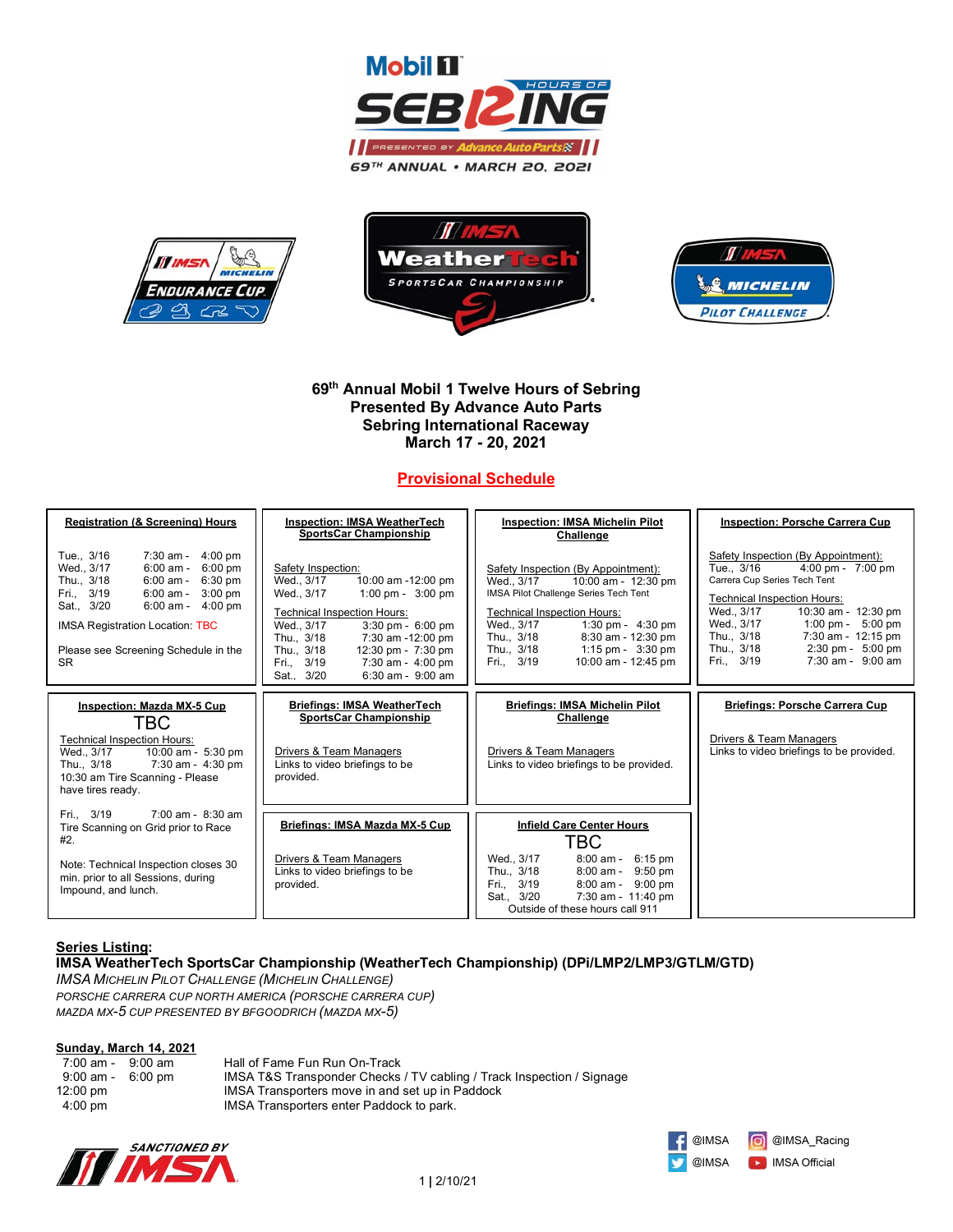|                                                                            | Monday, March 15, 2021    |                                                                                                                                                                                                                          |
|----------------------------------------------------------------------------|---------------------------|--------------------------------------------------------------------------------------------------------------------------------------------------------------------------------------------------------------------------|
| 6:00 am - 6:00 pm<br>$7:00 \text{ am}$                                     |                           | IMSA T&S Transponder Checks / TV cabling / Track Inspection / Signage<br>IMSA Transporters set up in paddock                                                                                                             |
| $7:00$ am                                                                  |                           | IMSA Challenge / Single Make Series Transporters enter paddock to park                                                                                                                                                   |
| $9:00$ am - 12:00 pm                                                       |                           | Tire, Fuel, Manufacturer and Support transporter load-in, per IMSA Logistics                                                                                                                                             |
|                                                                            |                           |                                                                                                                                                                                                                          |
| $6:00$ am - $6:00$ pm                                                      | Tuesday, March 16, 2021   |                                                                                                                                                                                                                          |
| $7:00 \text{ am}$                                                          |                           | IMSA T&S Transponder Checks / TV cabling / Track Inspection / Signage<br>IMSA set up p 8:00 am - 9:00 am<br>Tire, Fuel, Manufacturer and Support transporter load-in, per IMSA Logistics                                 |
| $1:00 \text{ pm}$                                                          |                           | PORSCHE CARRERA CUP COMPETITOR LOAD-IN, TEAMS MUST NOT OPEN UNTIL 2:00 PM, OR UNTIL AFTER ALL TRANSPORTERS ARE                                                                                                           |
|                                                                            |                           | PARKED IF LOAD-IN RUNS LONGER THAN 2:00 PM                                                                                                                                                                               |
| $2:30 \text{ pm}$                                                          |                           | MAZDA MX-5 COMPETITOR LOAD-IN                                                                                                                                                                                            |
| $5:45$ pm                                                                  |                           | WeatherTech Championship - Transporter Load-In. Opening times per Wed. Mar. 17 below                                                                                                                                     |
|                                                                            | Wednesday, March 17, 2021 |                                                                                                                                                                                                                          |
|                                                                            |                           | Allow sufficient time following the entry screening process, see SR and separate Event Operations Protocol                                                                                                               |
| $6:00$ am - $8:45$ am                                                      |                           | IMSA T&S Transponder Checks / TV cabling / Track Inspection / Signage                                                                                                                                                    |
| 7:00 am                                                                    |                           | WeatherTech Championship - Transporter Parade Participant ONLY Open Transporters - Pit lane equipment set up                                                                                                             |
| 7:30 am - 12:30 pm<br>$8:00 \text{ am}$                                    |                           | Tire, Fuel, Manufacturer and Support transporter load-in, per IMSA Logistics                                                                                                                                             |
|                                                                            |                           | MICHELIN CHALLENGE COMPETITOR TRANSPORTER LOAD-IN (per IMSA Logistics). TEAMS MUST NOT OPEN/UNLOAD<br>TRANSPORTERS UNTIL NOTIFIED BY IMSA OFFICIALS. AFTER SUCH NOTIFICATION, PIT EQUIPMENT MAY BE MOVED TO PIT LANE BUT |
|                                                                            |                           | MUST REMAIN 36" FROM PIT WALL UNTIL NOTIFIED BY IMSA OFFICIALS THAT PIT EQUIPMENT SETUP MAY COMMENCE                                                                                                                     |
| $9:00$ am - $10:00$ am                                                     |                           | On-Track Session (IMSA)                                                                                                                                                                                                  |
| 10:00 am - 12:00 pm                                                        |                           | WeatherTech Championship Safety Inspection for Transporter Parade Participant ONLY                                                                                                                                       |
| 10:00 am - 12:30 pm                                                        |                           | <b>MICHELIN CHALLENGE PRE-EVENT SAFETY INSPECTION</b>                                                                                                                                                                    |
| 10:30 am - 12:00 pm<br>$11:00$ am                                          |                           | TRACK WALK - Walk Only (Must not embark after 11:15 am)<br>WeatherTech Championship - NON-Transporter Parade Participant Open Transporters - Pit lane equipment set up                                                   |
| 12:10 pm - CCL                                                             |                           | <b>IMSA Course Clearance Lap</b>                                                                                                                                                                                         |
| 12:15 pm - 12:45 pm                                                        |                           | PRACTICE #1 - MAZDA MX-5                                                                                                                                                                                                 |
| 12:45 pm - 2:45 pm                                                         |                           | Lunch                                                                                                                                                                                                                    |
| $1:00 \text{ pm} - 3:00 \text{ pm}$                                        |                           | <b>WeatherTech Championship Safety Inspection</b>                                                                                                                                                                        |
| 1:00 pm - 2:45 pm<br>$2:55$ pm - CCL                                       |                           | Fan Track Walk - No IMSA Participants<br><b>IMSA Course Clearance Lap</b>                                                                                                                                                |
| $3:00 \text{ pm} - 3:30 \text{ pm}$                                        |                           | PRACTICE #1 - PORSCHE CARRERA CUP                                                                                                                                                                                        |
| $3:00 \text{ pm} - 4:30 \text{ pm}$                                        |                           | REFUELING RIG INSPECTION - MICHELIN CHALLENGE - PIT LANE MANDATORY                                                                                                                                                       |
| 3:40 pm - CCL                                                              |                           | <b>IMSA Course Clearance Lap</b>                                                                                                                                                                                         |
| $3:45 \text{ pm} - 4:15 \text{ pm}$                                        |                           | PRACTICE #2 - MAZDA MX-5                                                                                                                                                                                                 |
| $4:25 \text{ pm} - \text{CCL}$<br>$4:30 \text{ pm} - 5:30 \text{ pm}$      |                           | IMSA Course Clearance Lap<br><b>PRACTICE #1 - MICHELIN CHALLENGE</b>                                                                                                                                                     |
| 5:45 pm - 7:15 pm                                                          |                           | TRACK WALK - Walk Only (Must not embark after 6:30 pm)                                                                                                                                                                   |
| $7:00 \text{ pm} - 8:00 \text{ pm}$                                        |                           | On-track static photo (IMSA)                                                                                                                                                                                             |
|                                                                            |                           |                                                                                                                                                                                                                          |
|                                                                            | Thursday, March 18, 2021  | Allow sufficient time following the entry screening process, see SR and separate Event Operations Protocol                                                                                                               |
| $6:00$ am - $8:00$ am                                                      |                           | IMSA T&S Transponder Checks / TV cabling / Track Inspection / Signage                                                                                                                                                    |
| 8:10 am - CCL                                                              |                           | <b>IMSA Course Clearance Lap</b>                                                                                                                                                                                         |
| $8:15$ am - $8:45$ am                                                      |                           | PRACTICE #2 - PORSCHE CARRERA CUP                                                                                                                                                                                        |
| $9:00$ am - CCL                                                            |                           | <b>IMSA Course Clearance Lap</b>                                                                                                                                                                                         |
| 9:05 am - 10:05 am<br>10:20 am - CCL                                       |                           | Practice #1 - WeatherTech Championship (All Classes)<br>IMSA Course Clearance Lap                                                                                                                                        |
| 10:25 am - 11:25 am                                                        |                           | <b>PRACTICE #2 - MICHELIN CHALLENGE</b>                                                                                                                                                                                  |
| 11:35 am - CCL                                                             |                           | <b>IMSA Course Clearance Lap</b>                                                                                                                                                                                         |
| 11:40 am - 12:10 pm                                                        |                           | QUALIFYING - MAZDA MX-5                                                                                                                                                                                                  |
| 12:10 pm                                                                   |                           | FALSE GRID CLOSED - PORSCHE CARRERA CUP (TIRE MARKING AT FALSE GRID CONCLUDES)                                                                                                                                           |
| 12:20 pm - CCL<br>12:25 pm - 12:55 pm                                      |                           | <b>IMSA Course Clearance Lap</b><br>QUALIFYING - PORSCHE CARRERA CUP                                                                                                                                                     |
| 12:55 pm - 1:55 pm                                                         |                           | Lunch                                                                                                                                                                                                                    |
| 1:05 pm - 1:25 pm                                                          |                           | Corvette Car Corral Parade Laps - limit 100 cars (IMSA)                                                                                                                                                                  |
| 1:50 pm - $CCL$                                                            |                           | <b>IMSA Course Clearance Lap</b>                                                                                                                                                                                         |
| 1:55 pm - 3:10 pm                                                          |                           | Practice #2 - WeatherTech Championship (Restricted As Below)                                                                                                                                                             |
| 1:55 pm - $2:25$ pm<br>$2:10 \text{ pm} - 3:10 \text{ pm}$                 |                           | Practice #2 - WeatherTech Championship (GTD - Silver/Bronze only, LMP3 S<30/Bronze only, LMP2 Bronze only)<br>Practice #2 - WeatherTech Championship (DPi/GTLM)                                                          |
| $2:25$ pm - $2:55$ pm                                                      |                           | Practice #2 - WeatherTech Championship (GTD/LMP2/LMP3 All Drivers)                                                                                                                                                       |
| $3:25 \text{ pm} - \text{CCL}$                                             |                           | <b>IMSA Course Clearance Lap</b>                                                                                                                                                                                         |
| $3:30 \text{ pm} - 3:45 \text{ pm}$                                        |                           | <b>QUALIFYING - MICHELIN CHALLENGE TCR</b>                                                                                                                                                                               |
| $3:50 \text{ pm} - 4:05 \text{ pm}$                                        |                           | <b>QUALIFYING - MICHELIN CHALLENGE GS</b>                                                                                                                                                                                |
| $4:15 \text{ pm} - 4:20 \text{ pm}$<br>$4:20 \text{ pm} - 5:05 \text{ pm}$ |                           | PRE-RACE - MAZDA MX-5<br>RACE #1 - MAZDA MX-5 - 45 MINUTES                                                                                                                                                               |
| $5:00 \text{ pm}$                                                          |                           | FALSE GRID CLOSED - PORSCHE CARRERA CUP                                                                                                                                                                                  |
| $5:25 \text{ pm} - 5:30 \text{ pm}$                                        |                           | PRE-RACE - PORSCHE CARRERA CUP                                                                                                                                                                                           |
| $5:30 \text{ pm} - 6:15 \text{ pm}$                                        |                           | RACE #1 - PORSCHE CARRERA CUP - 45 MINUTES                                                                                                                                                                               |
| $6:15 \text{ pm} - 7:30 \text{ pm}$                                        |                           | Dinner Break                                                                                                                                                                                                             |
| $7:25 \text{ pm} - \text{CCL}$<br>$7:30 \text{ pm} - 9:00 \text{ pm}$      |                           | IMSA Course Clearance Lap<br>Practice #3 - WeatherTech Championship (All Classes)                                                                                                                                        |
| $9:00 \text{ pm} - 9:15 \text{ pm}$                                        |                           | Safety Car Night Session - Weather Tech Championship (SC drivers only)                                                                                                                                                   |
|                                                                            |                           | @IMSA<br>@IMSA_Racing                                                                                                                                                                                                    |
|                                                                            | <i>SANCTIONED BY</i>      |                                                                                                                                                                                                                          |

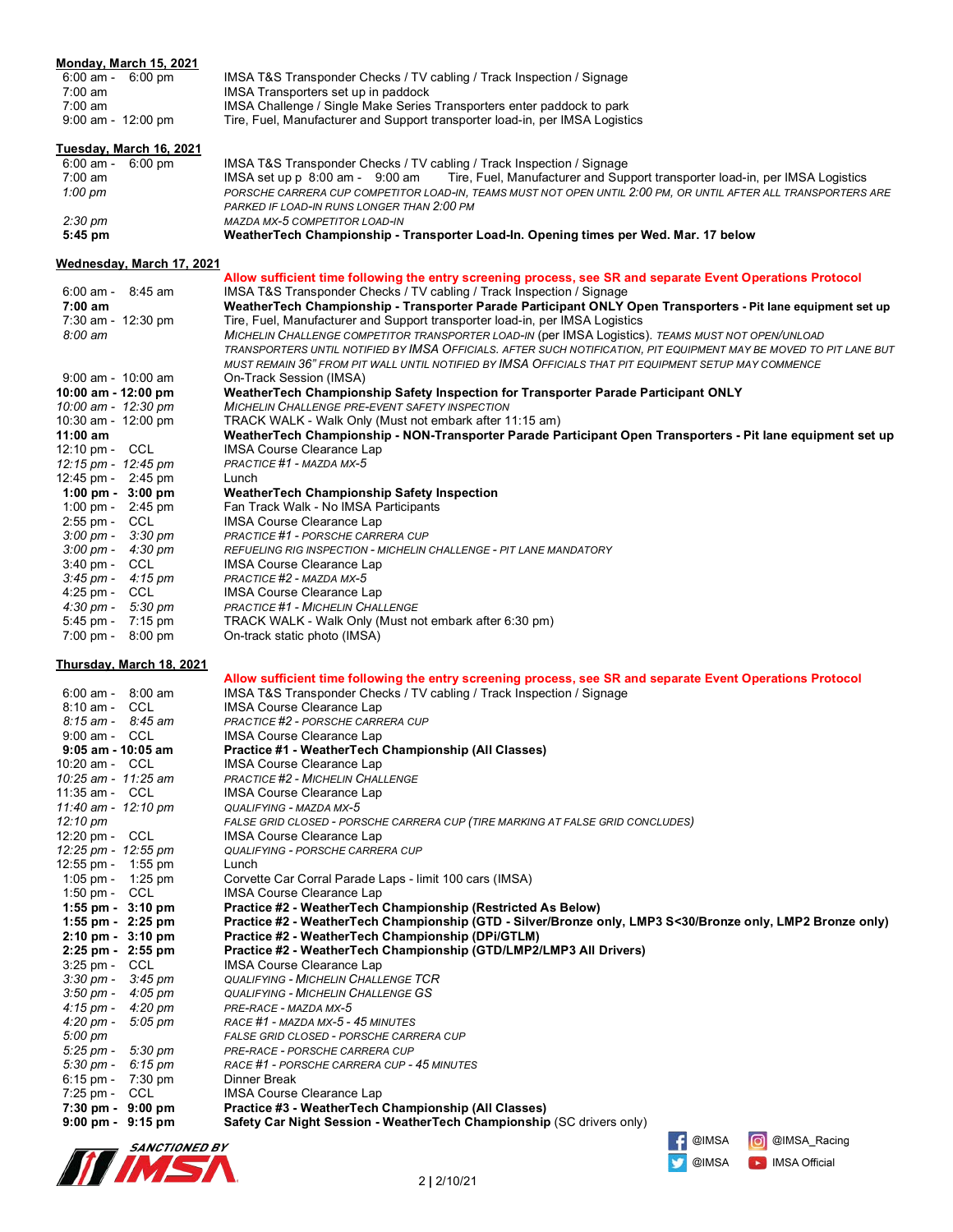### **Friday, March 19, 2021 Allow sufficient time following the entry screening process, see SR and separate Event Operations Protocol** 6:00 am - 8:45 am IMSA T&S Transponder Checks / TV cabling / Track Inspection / Signage  *8:55 am - 9:00 am PRE-RACE - MAZDA MX-5 9:00 am - 9:45 am RACE #2 - MAZDA MX-5 - 45 MINUTES 9:40 am FALSE GRID CLOSED - PORSCHE CARRERA CUP 10:05 am - 10:10 am PRE-RACE - PORSCHE CARRERA CUP 10:10 am - 10:55 am RACE #2 - PORSCHE CARRERA CUP - 45 MINUTES* 11:10 am - CCL IMSA Course Clearance Lap<br>11:15 am - 11:30 am Qualifying - Weather Tech C **11:15 am - 11:30 am Qualifying - WeatherTech Championship (GTD Position - Silver/Bronze only) 11:40 am - 11:55 am Qualifying - WeatherTech Championship (GTD Points - Any Driver) 11:40 am - 11:55 am Qualifying - WeatherTech Championship (GTLM Position and Points) 12:05 pm - 12:20 pm Qualifying - WeatherTech Championship (LMP3 Position and Points - Silver <30/Bronze only) 12:30 pm - 12:45 pm Qualifying - WeatherTech Championship (LMP2 Position and Points - Bronze only/DPi Position and Points)** 12:45 pm - 2:15 pm Lunch 12:50 pm - 1:10 pm Track Cleaning  *1:00 pm MICHELIN CHALLENGE FUEL RIG INSPECTION (AT PIT BOX) 1:15 pm - 1:25 pm PRE-RACE LOAD GRID - MICHELIN CHALLENGE 1:30 pm - 2:15 pm PRE-RACE - PIT LANE - MICHELIN CHALLENGE 2:25 pm - 2:35 pm PRE-RACE FORMATION LAPS - MICHELIN CHALLENGE 2:35 pm - 4:35 pm RACE - ALAN JAY AUTOMOTIVE NETWORK 120 FOR THE IMSA MICHELIN PILOT CHALLENGE - 2 HOURS* 4:55 pm - 5:15 pm Lexus Car Corral Parade Laps (SIR) 6:30 pm IMSA Participant Transporters may begin to depart Paddock 12:00 am **IMSA IMPC/Carrera Cup competitors must vacate Paddock by midnight. Saturday, March 20, 2021 Allow sufficient time following the entry screening process, see SR and separate Event Operations Protocol** 6:00 am - 7:45 am IMSA T&S Transponder Checks / TV cabling / Track Inspection / Signage<br>7:00 am - 9:00 am Fuel Rig Inspection - WeatherTech Championship **7:00 am - 9:00 am Fuel Rig Inspection - WeatherTech Championship 7:55 am - CCL** IMSA Course Clearance Lap<br>**8:00 am - 8:20 am Warm Up - WeatherTech Cl**

 **8:00 am - 8:20 am Warm Up - WeatherTech Championship (All Classes) Cars may remain in Pit Lane 8:55 am - 10:20 am WeatherTech Championship Pre-Race / Recon Lap 9:05 am - 10:10 am WeatherTech Championship - Open Grid / Fan Walk, Presented By Hagerty, Driver Introductions - Pit Lane** 9:10 am - 9:30 am Porscheplatz Car Corral Parade Laps - limit 100 cars (IMSA) **10:20 am - 10:30 am WeatherTech Championship - Formation Laps**

**10:30 am - 10:30 pm Race - 69th Annual Mobil 1 Twelve Hours of Sebring Presented By Advance Auto Parts for the IMSA WeatherTech Championship - 12 Hours**

- **Sunday, March 21, 2021**
- 

8:00 am - 5:00 pm T&S & TV cabling / teardown access on-track



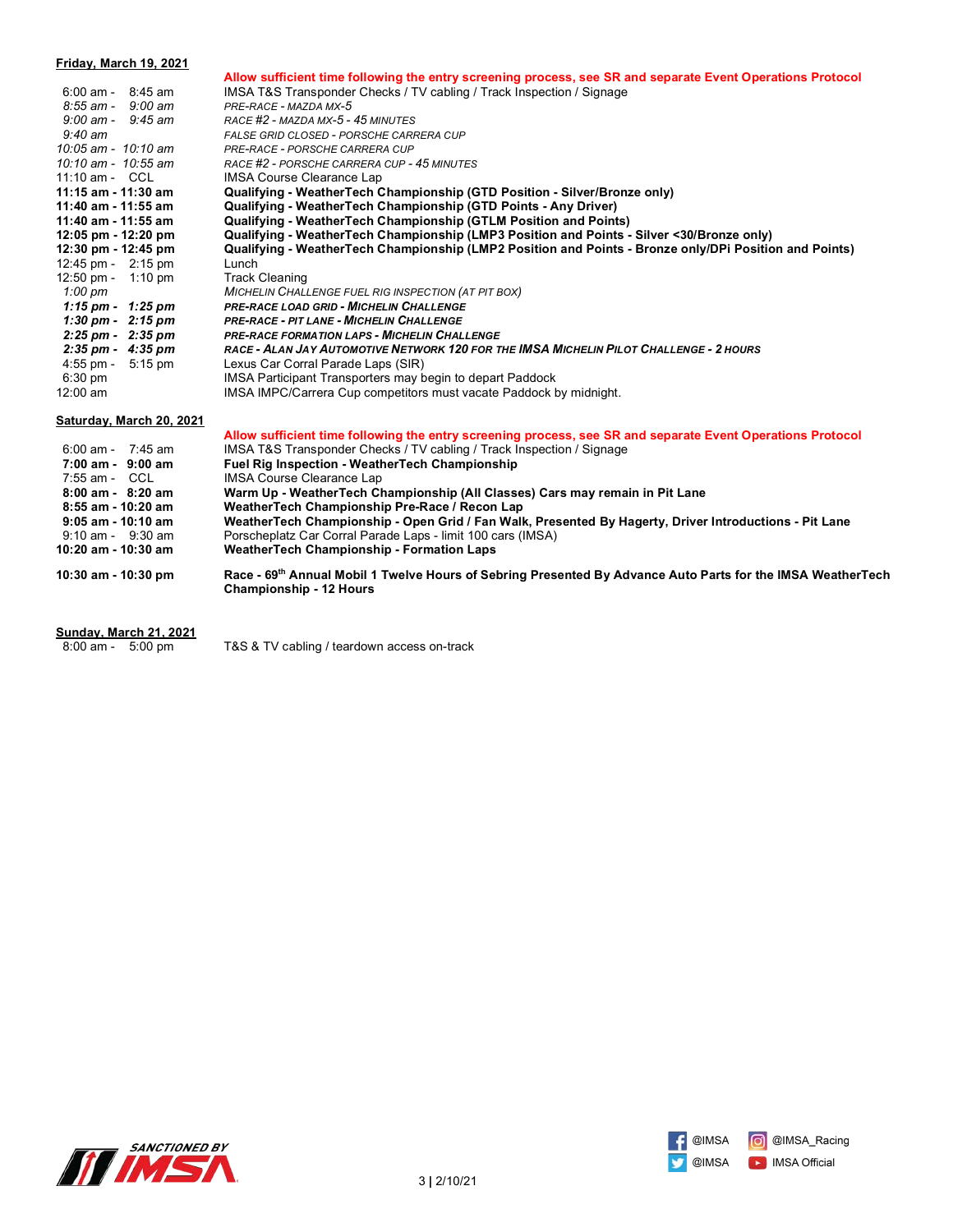**SUPPLEMENTARY REGULATIONS**

## **GENERAL**

| $9.4.4 -$  | <b>Event Facility:</b>           | Sebring International Raceway<br>113 Midway Drive<br>Sebring, Florida 33870 | Phone:<br>Fax: | 863-655-1442<br>863-655-1777 |
|------------|----------------------------------|-----------------------------------------------------------------------------|----------------|------------------------------|
| $9.4.7 -$  | Length of the Racetrack:         | 3.74 mile, 17 turn road course                                              |                |                              |
| $9.4.9 -$  | Direction of the Race:           | Clockwise                                                                   |                |                              |
| $9.4.10 -$ | <b>Pole Position:</b>            | On the Left                                                                 |                |                              |
| $9.4.20 -$ | <b>Location of Race Control:</b> | Tower at Start/Finish, 4 <sup>th</sup> Floor, Turn 1 end                    |                |                              |
| $25.7 -$   | <b>Start Line:</b>               | On the Front Straight                                                       |                |                              |
| $25.8 -$   | Finish Line:                     | On the Front Straight                                                       |                |                              |



## **IMSA WEATHERTECH SPORTSCAR CHAMPIONSHIP SUPPLEMENTARY REGULATIONS**

## **ADDITIONAL REGULATIONS**

| $9 -$                           | <b>EVENT:</b>                                                                                  | The IMSA WeatherTech SportsCar Championship Race is listed on the Federation Internationale de<br>l'Automobile (FIA) international calendar as a Restricted Closed International Event sanctioned by IMSA and<br>held under the IMSA RULES.                                                                                                                                      |  |
|---------------------------------|------------------------------------------------------------------------------------------------|----------------------------------------------------------------------------------------------------------------------------------------------------------------------------------------------------------------------------------------------------------------------------------------------------------------------------------------------------------------------------------|--|
| $9.4.3 -$                       | Name of the Event:                                                                             | 69th Annual Mobil 1 Twelve Hours of Sebring Presented By Advance Auto Parts                                                                                                                                                                                                                                                                                                      |  |
| $9.4.6 -$                       | <b>Close of Entries:</b>                                                                       | Tue., Mar. 2, 2021. Late entries per Art. 4.3.                                                                                                                                                                                                                                                                                                                                   |  |
| $9.4.11 -$                      | <b>Number of Cars admitted</b><br>A. Practice sessions:<br>B. Qualifying sessions:<br>C. Race: | 60 Maximum<br>60 Maximum<br>60 Maximum                                                                                                                                                                                                                                                                                                                                           |  |
| $9.4.13 -$                      | Impound:                                                                                       | IMSA Compound, Turn 17, Driver's Right per the Technical Department                                                                                                                                                                                                                                                                                                              |  |
| $9.4.21 -$                      | <b>Tire Allocation:</b>                                                                        | DPi:<br>23 sets - Medium<br>LMP2:<br>23 sets - Medium<br>LMP3:<br>18 sets - F-S8M/R-S9M<br>GTLM:<br>21 sets<br>GTD:<br>18 sets - S9M                                                                                                                                                                                                                                             |  |
| $12.9.3 -$                      | <b>Official Time of Night:</b>                                                                 | 19:30                                                                                                                                                                                                                                                                                                                                                                            |  |
| $12.13 -$                       | <b>Minimum Drive-Time:</b>                                                                     | DPi/GTLM:<br>One (1) hour                                                                                                                                                                                                                                                                                                                                                        |  |
| $12.13 -$                       | <b>Minimum Drive-Time:</b>                                                                     | LMP2/LMP3/GTD: Three (3) hours                                                                                                                                                                                                                                                                                                                                                   |  |
| $12.14 -$                       | <b>Maximum Drive-Time:</b>                                                                     | ALL:<br>Seven (7) hours maximum and no more than four (4) hours in any six (6) hours                                                                                                                                                                                                                                                                                             |  |
| $12.15 -$                       | Trueman/Akin Drive-Time:                                                                       | LMP2/LMP3/GTD: Three (3) hours                                                                                                                                                                                                                                                                                                                                                   |  |
| 19 -<br><b>Event Logistics:</b> |                                                                                                | Exclusively under the direction of and assigned by IMSA. Refer to schedule for Series Paddock load-in times.<br>Team transporters not prepared on time for load-in, as specified in the Event schedule and SR, shall be loaded-<br>in at the end of the load-in day, or the following day as time may be available. The late Team's Paddock<br>location may also be unfavorable. |  |
|                                 |                                                                                                | Transporters must be present, in position, ready to move and in communication with IMSA at or prior to the start<br>time as specified. Any Team delayed on the road must contact Mike Neely immediately and no later than one<br>(1) hour prior to the scheduled start of their load-in time to receive alternative arrangements.                                                |  |
|                                 | Staging:                                                                                       | Starting Mon., Mar. 15 at 12:00 pm, Transporters enter Gate 4, driver's left off Carroll Shelby Rd. to skid pad<br>(map). Transporter washing is on skid pad. Per IMSA Officials, Transporters participating in the Transporter<br>Parade will then move to Midway Rd. Staging for Teams not participating in the parade remains on skid pad.                                    |  |
|                                 | Load-In:                                                                                       | Per the Event schedule and map. Drivers must be at truck and monitoring CB channel 40, no later than 30<br>minutes prior to load-in start All Weather Tech Teams will load-in immediately after the parade regardless of<br>participation in the parade.                                                                                                                         |  |
|                                 | Load-Out:                                                                                      | All transporters must vacate the paddock by Sun., Mar. 21 at 5:00 pm.                                                                                                                                                                                                                                                                                                            |  |
| $22.3.2 -$                      | Headlights/Taillights:                                                                         | Headlights and taillights required during periods of darkness.                                                                                                                                                                                                                                                                                                                   |  |



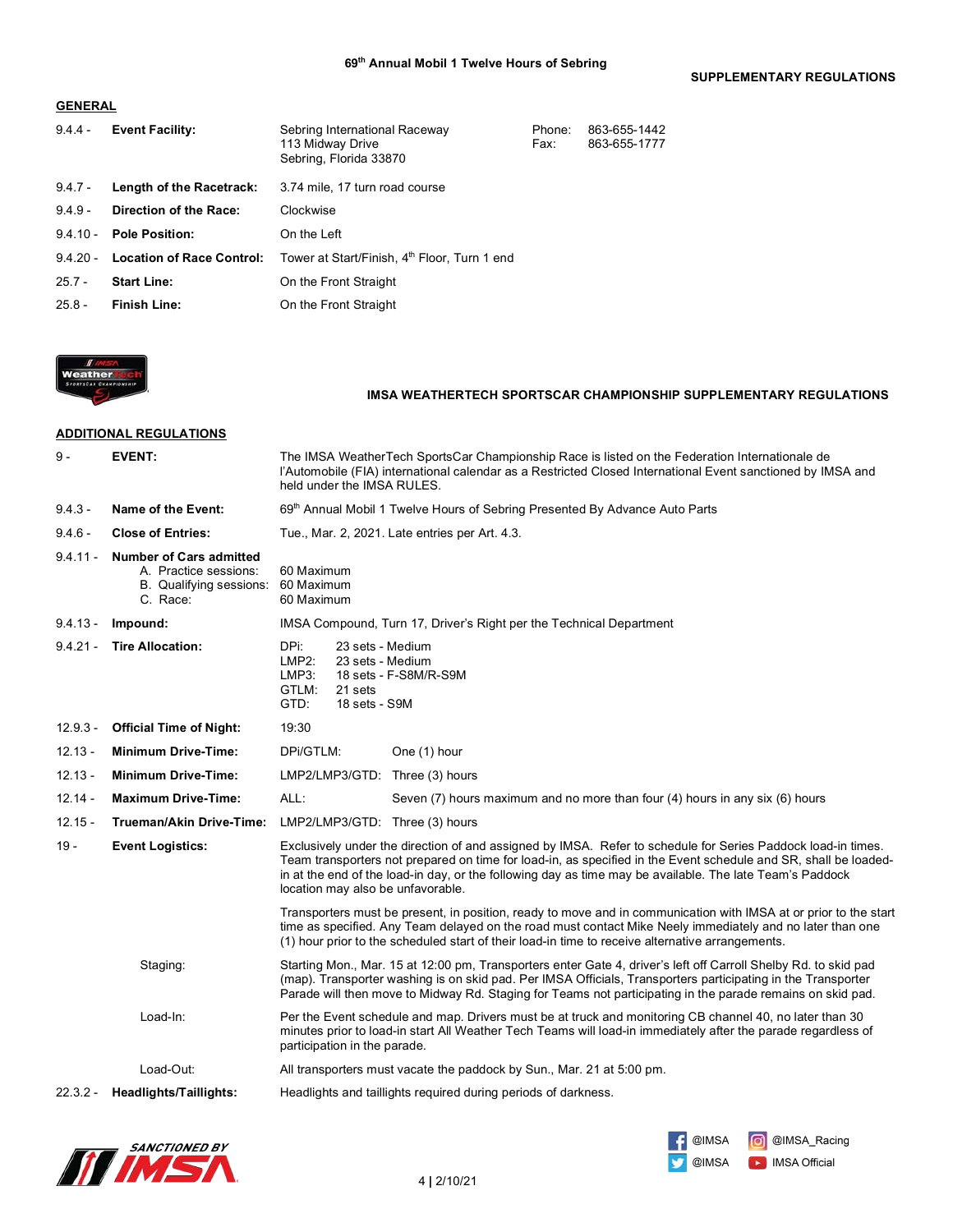22.3.10 - **Data Logger:** ADDITIONAL REGULATIONS:

- Each Entrant receives two (2) IMSA Data Logger memory sticks at the Team Manager Briefing. Data sticks are assigned to specific Cars and are labeled accordingly.
- During in-Race pit stop service, Entrants must exchange the IMSA Data Logger memory stick per the following schedule:
	- o First exchange: Between Race hour 3 and 5.
	- o Second exchange: Between Race hour 7 and 9.
- Entrants are responsible to ensure the exchanged IMSA Data Logger memory sticks are properly seated and secured. Failure to properly install and secure the IMSA Data Logger memory stick may require additional service as directed by IMSA.
- Within thirty (30) minutes of the IMSA Data Logger memory stick exchanges during the Race, Entrant must present the IMSA Data Logger memory stick to an IMSA Official at the IMSA Timing Stand located on the cold side of pit lane near start/finish.
	- o After the First exchange, the IMSA Data Logger memory stick is downloaded at the IMSA Timing Stand and immediately returned to Entrant for the required Second exchange.
	- o The IMSA Data Logger memory stick removed and presented from the Second exchange is retained
		- by IMSA.
- Within thirty (30) minutes of the conclusion of the Race (or upon retirement from the Race), Entrant must present the final IMSA Data Logger memory stick at the IMSA Technical Inspection trailer.
- Entrants are responsible for replacement costs for lost or damaged IMSA Data Logger memory sticks.
- All other IMSA Data Logger regulations apply.

## 22.3.11.A - **Barometric Table:**

| <b>Session</b> | <b>Barometer Reading / IM Send Time</b>  | <b>Enforcement Time</b> |
|----------------|------------------------------------------|-------------------------|
| Practice (all) | 5 minutes prior to Green Flag            | Green Flag              |
| Qualifying     | 5 minutes prior to Green Flag            | Green Flag              |
| Race Start     | 5 minutes prior to release for Recon Lap | Green Flag              |
| Race Update 1  | 4:10 (Race time)                         | 4:15 (Race time)        |
| Race Update 2  | 8:10 (Race time)                         | 8:15 (Race time)        |

### 33.3.12 - **Signaling Area:** N/A

47.7 - **Alternate Day:** If it is required to resume a stopped Competition on an alternate day, that day is Sun., Mar. 21, 2021.

 **IMSA MICHELIN PILOT CHALLENGE SUPPLEMENTARY REGULATIONS**



## **ADDITIONAL REGULATIONS**

| $9 -$      | <b>EVENT:</b>                                                                                  | The IMSA Michelin Pilot SportsCar Challenge at Sebring International Raceway is sanctioned by IMSA and held<br>under the IMSA RULES.                                                                                                                                                                                                                                             |  |
|------------|------------------------------------------------------------------------------------------------|----------------------------------------------------------------------------------------------------------------------------------------------------------------------------------------------------------------------------------------------------------------------------------------------------------------------------------------------------------------------------------|--|
| $9.4.3 -$  | Name of the Event:                                                                             | Alan Jay Automotive Network 120                                                                                                                                                                                                                                                                                                                                                  |  |
| $9.4.6 -$  | <b>Close of Entries:</b>                                                                       | Tue., Mar. 2, 2021. Late entries per Art. 4.3.                                                                                                                                                                                                                                                                                                                                   |  |
| $9.4.11 -$ | <b>Number of Cars admitted</b><br>A. Practice sessions:<br>B. Qualifying sessions:<br>C. Race: | 70 Maximum<br>70 Maximum<br>70 Maximum                                                                                                                                                                                                                                                                                                                                           |  |
| $9.4.13 -$ | Impound:                                                                                       | IMSA Challenge / Single-Make Series Trailer in the Paddock per the Technical Department.                                                                                                                                                                                                                                                                                         |  |
| $9.4.21 -$ | <b>Tire Allocation:</b>                                                                        | GS:<br>5 sets - S8M<br>TCR:<br>$4 \text{ sets} - \text{S}9M+$                                                                                                                                                                                                                                                                                                                    |  |
| $12.13 -$  | <b>Minimum Drive-Time:</b>                                                                     | Forty (40) minutes                                                                                                                                                                                                                                                                                                                                                               |  |
| $12.14 -$  | <b>Maximum Drive-Time:</b>                                                                     | Eighty (80) minutes                                                                                                                                                                                                                                                                                                                                                              |  |
| $19 -$     | <b>Event Logistics:</b>                                                                        | Exclusively under the direction of and assigned by IMSA. Refer to schedule for Series Paddock load-in times.<br>Team transporters not prepared on time for load-in, as specified in the Event schedule and SR, shall be loaded-<br>in at the end of the load-in day, or the following day as time may be available. The late Team's Paddock<br>location may also be unfavorable. |  |
|            |                                                                                                | Transporters must be present, in position, ready to move and in communication with IMSA at or prior to the start<br>time as specified. Any Team delayed on the road must contact Mike Neely immediately and no later than one<br>(1) hour prior to the scheduled start of their load-in time to receive alternative arrangements.                                                |  |
|            | Staging:                                                                                       | Starting Mon., Mar. 15 at 12:00 pm, Transporters enter Gate 4 and go onto skid pad. See map.                                                                                                                                                                                                                                                                                     |  |
|            |                                                                                                |                                                                                                                                                                                                                                                                                                                                                                                  |  |



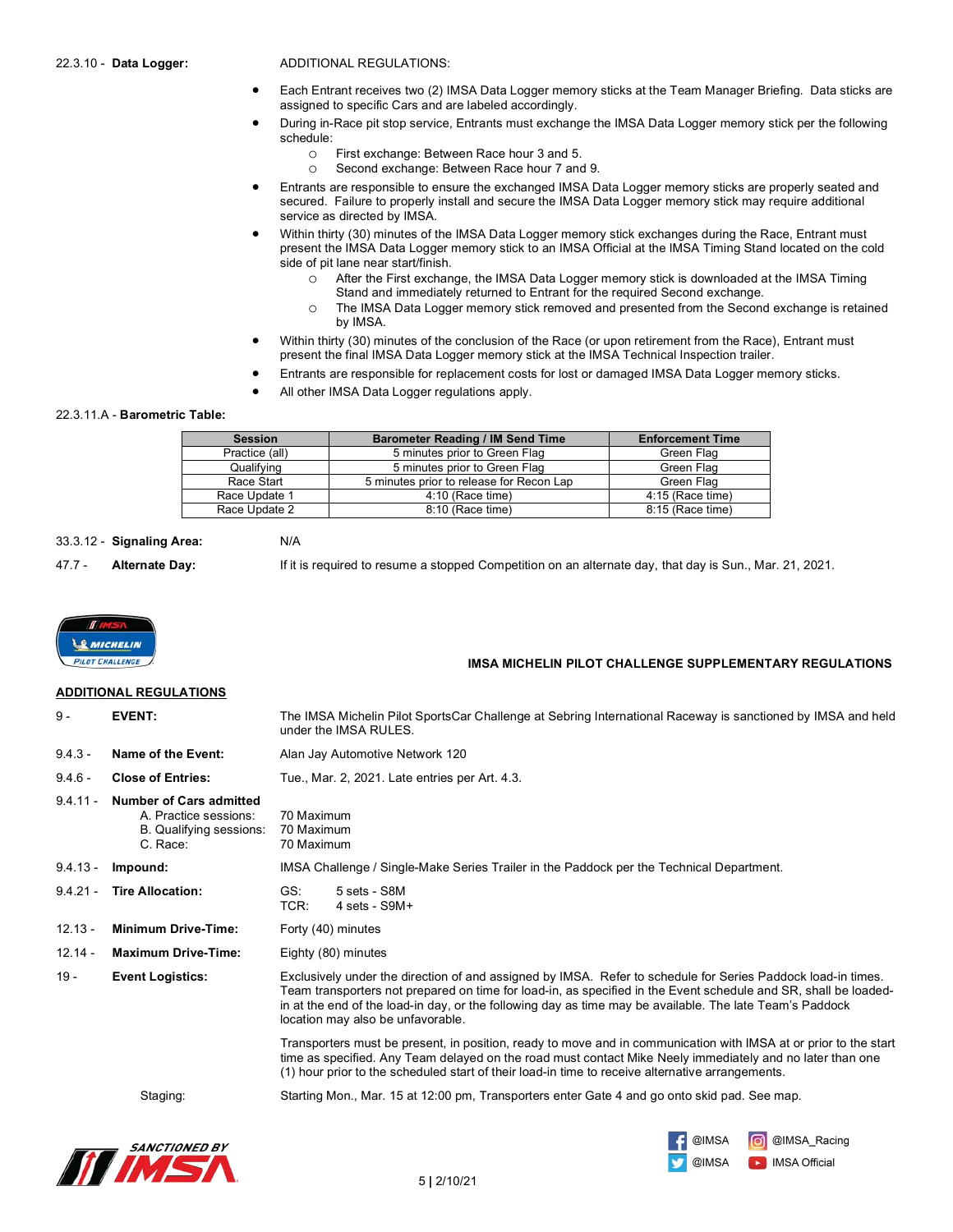|                                         | Load-In:                                                                                       | Per the Event schedule and attached map. Drivers must be at truck and monitoring CB channel 40, no later<br>than 30 minutes prior to load-in start.                                                                                                                                                                                                                                                                                                                                                                                                                                                                                                                                                                                                                                                                                                                                                                                                                                                                                                                                                                                                                                                                                                                                                                                                                                                                                                                                                                                                                                                                                                                                                                                                                                                                                                                                                                    |
|-----------------------------------------|------------------------------------------------------------------------------------------------|------------------------------------------------------------------------------------------------------------------------------------------------------------------------------------------------------------------------------------------------------------------------------------------------------------------------------------------------------------------------------------------------------------------------------------------------------------------------------------------------------------------------------------------------------------------------------------------------------------------------------------------------------------------------------------------------------------------------------------------------------------------------------------------------------------------------------------------------------------------------------------------------------------------------------------------------------------------------------------------------------------------------------------------------------------------------------------------------------------------------------------------------------------------------------------------------------------------------------------------------------------------------------------------------------------------------------------------------------------------------------------------------------------------------------------------------------------------------------------------------------------------------------------------------------------------------------------------------------------------------------------------------------------------------------------------------------------------------------------------------------------------------------------------------------------------------------------------------------------------------------------------------------------------------|
|                                         | Load-Out:                                                                                      | Transporters must NOT move until 6:30 pm on Fri., Mar. 19. All transporters must vacate the T16 Paddock by<br>12:00 midnight, Fri., Mar. 19.                                                                                                                                                                                                                                                                                                                                                                                                                                                                                                                                                                                                                                                                                                                                                                                                                                                                                                                                                                                                                                                                                                                                                                                                                                                                                                                                                                                                                                                                                                                                                                                                                                                                                                                                                                           |
| 20.2.10.A -                             | <b>Paddock Tear-Down:</b>                                                                      | May begin at 10:00 am on Fri., Mar. 19.                                                                                                                                                                                                                                                                                                                                                                                                                                                                                                                                                                                                                                                                                                                                                                                                                                                                                                                                                                                                                                                                                                                                                                                                                                                                                                                                                                                                                                                                                                                                                                                                                                                                                                                                                                                                                                                                                |
| <b>IMPC Data:</b>                       |                                                                                                | GS Data:                                                                                                                                                                                                                                                                                                                                                                                                                                                                                                                                                                                                                                                                                                                                                                                                                                                                                                                                                                                                                                                                                                                                                                                                                                                                                                                                                                                                                                                                                                                                                                                                                                                                                                                                                                                                                                                                                                               |
|                                         |                                                                                                | GS Entrants must comply with the following requirements as related to Teams' logger data following the<br>conclusion of each session.<br>$\bullet$<br>All Qualifying and Race data from Team's datalogger must be transferred to the designated ShareFile<br>location within 30 minutes at the end of Qualifying and the Race.<br>Team data must not be password protected and available for IMSA technical staff to easily access<br>٠<br>after upload.<br>Place all race data files in an appropriate folder inside Team folder related to the finishing event<br>٠<br>before uploading to ShareFile. (i.e. Car XX > Sebring - Race).<br>If a Car is in impound, a single data stick will be provided for Team and Manufacturer representative<br>$\bullet$<br>to place BOTH sets of data on a single stick.<br>Team Logger and ECU logger data must be placed into separate folders.<br>Both folders must be placed within under the Team's Race data folder.<br>$\overline{\phantom{a}}$<br>Manufacturer must provide ECU data to IMSA will all security information (i.e. password<br>$\overline{\phantom{a}}$<br>protection) to access.<br>Data Stick must be returned to IMSA technical staff prior to the Car being permitted to<br>leave impound.<br>Noncompliance may result in the following Minimum Penalties:<br>Stop plus five (5) minutes.<br>$\overline{\phantom{a}}$<br>Un-served Penalties from one Practice carry over to the following Practice session.<br>$\overline{\phantom{a}}$<br>A Penalty assessed during qualifying may result in qualifying times disallowed.<br>TCR Data Cards:<br>Entrants must swap data cards, following Practice #1, Qualifying, and the Race at the IMPC<br>inspection area.<br>Noncompliance may result in the following Minimum Penalties:<br>Stop plus five (5) minutes.<br>Un-served Penalties from one Practice carry over to the following Practice session. |
|                                         |                                                                                                | A Penalty assessed during qualifying may result in qualifying times disallowed.                                                                                                                                                                                                                                                                                                                                                                                                                                                                                                                                                                                                                                                                                                                                                                                                                                                                                                                                                                                                                                                                                                                                                                                                                                                                                                                                                                                                                                                                                                                                                                                                                                                                                                                                                                                                                                        |
| PORSCHE<br>CARRERA CUP<br>NORTH AMERICA | <b>ADDITIONAL REGULATIONS</b>                                                                  | PORSCHE CARRERA CUP NORTH AMERICA SUPPLEMENTARY REGULATIONS                                                                                                                                                                                                                                                                                                                                                                                                                                                                                                                                                                                                                                                                                                                                                                                                                                                                                                                                                                                                                                                                                                                                                                                                                                                                                                                                                                                                                                                                                                                                                                                                                                                                                                                                                                                                                                                            |
| 9 -                                     | <b>EVENT:</b>                                                                                  | Rounds 1 and 2 of the Porsche Carrera Cup North America at Sebring International Raceway are sanctioned by                                                                                                                                                                                                                                                                                                                                                                                                                                                                                                                                                                                                                                                                                                                                                                                                                                                                                                                                                                                                                                                                                                                                                                                                                                                                                                                                                                                                                                                                                                                                                                                                                                                                                                                                                                                                             |
|                                         |                                                                                                | IMSA and held under the IMSA RULES.                                                                                                                                                                                                                                                                                                                                                                                                                                                                                                                                                                                                                                                                                                                                                                                                                                                                                                                                                                                                                                                                                                                                                                                                                                                                                                                                                                                                                                                                                                                                                                                                                                                                                                                                                                                                                                                                                    |
| $9.4.6 -$                               | <b>Entries Closing:</b>                                                                        | Tue., Mar. 2, 2021. Late entries per Art. 4.3.                                                                                                                                                                                                                                                                                                                                                                                                                                                                                                                                                                                                                                                                                                                                                                                                                                                                                                                                                                                                                                                                                                                                                                                                                                                                                                                                                                                                                                                                                                                                                                                                                                                                                                                                                                                                                                                                         |
| $9.4.11 -$                              | <b>Number of Cars admitted</b><br>A. Practice sessions:<br>B. Qualifying sessions:<br>C. Race: | 50 Maximum<br>50 Maximum<br>50 Maximum                                                                                                                                                                                                                                                                                                                                                                                                                                                                                                                                                                                                                                                                                                                                                                                                                                                                                                                                                                                                                                                                                                                                                                                                                                                                                                                                                                                                                                                                                                                                                                                                                                                                                                                                                                                                                                                                                 |
| $9.4.13 -$                              | Impound:                                                                                       | IMSA Technical Compound in the Paddock adjacent to the exit from pit lane per the Technical Department                                                                                                                                                                                                                                                                                                                                                                                                                                                                                                                                                                                                                                                                                                                                                                                                                                                                                                                                                                                                                                                                                                                                                                                                                                                                                                                                                                                                                                                                                                                                                                                                                                                                                                                                                                                                                 |
| 19 -                                    | <b>Event Logistics:</b>                                                                        | Exclusively under the direction of and assigned by IMSA. Refer to schedule for Series Paddock load-in times.<br>Team transporters not prepared on time for load-in, as specified in the Event schedule and SR, shall be loaded-<br>in at the end of the load-in day, or the following day as time may be available. The late Team's Paddock<br>location may also be unfavorable.                                                                                                                                                                                                                                                                                                                                                                                                                                                                                                                                                                                                                                                                                                                                                                                                                                                                                                                                                                                                                                                                                                                                                                                                                                                                                                                                                                                                                                                                                                                                       |
|                                         |                                                                                                | Transporters must be present, in position, ready to move and in communication with IMSA at or prior to the start<br>time as specified. Any Team delayed on the road must contact Mike Neely immediately and no later than one<br>(1) hour prior to the scheduled start of their load-in time to receive alternative arrangements.                                                                                                                                                                                                                                                                                                                                                                                                                                                                                                                                                                                                                                                                                                                                                                                                                                                                                                                                                                                                                                                                                                                                                                                                                                                                                                                                                                                                                                                                                                                                                                                      |
|                                         | Staging:                                                                                       | Starting Mon., Mar. 15 at 12:00 pm, Transporters enter Gate 4 and go onto skid pad. See map.                                                                                                                                                                                                                                                                                                                                                                                                                                                                                                                                                                                                                                                                                                                                                                                                                                                                                                                                                                                                                                                                                                                                                                                                                                                                                                                                                                                                                                                                                                                                                                                                                                                                                                                                                                                                                           |

Load-In: Per the Event schedule and attached map. Drivers must be at truck and monitoring CB channel 40, no later than 30 minutes prior to load-in start.

Load-Out: Transporters must NOT move between 1:00 pm and 6:30 pm on Fri., Mar. 19. All transporters must vacate the



T16 Paddock by 12:00 midnight, Fri., Mar. 19.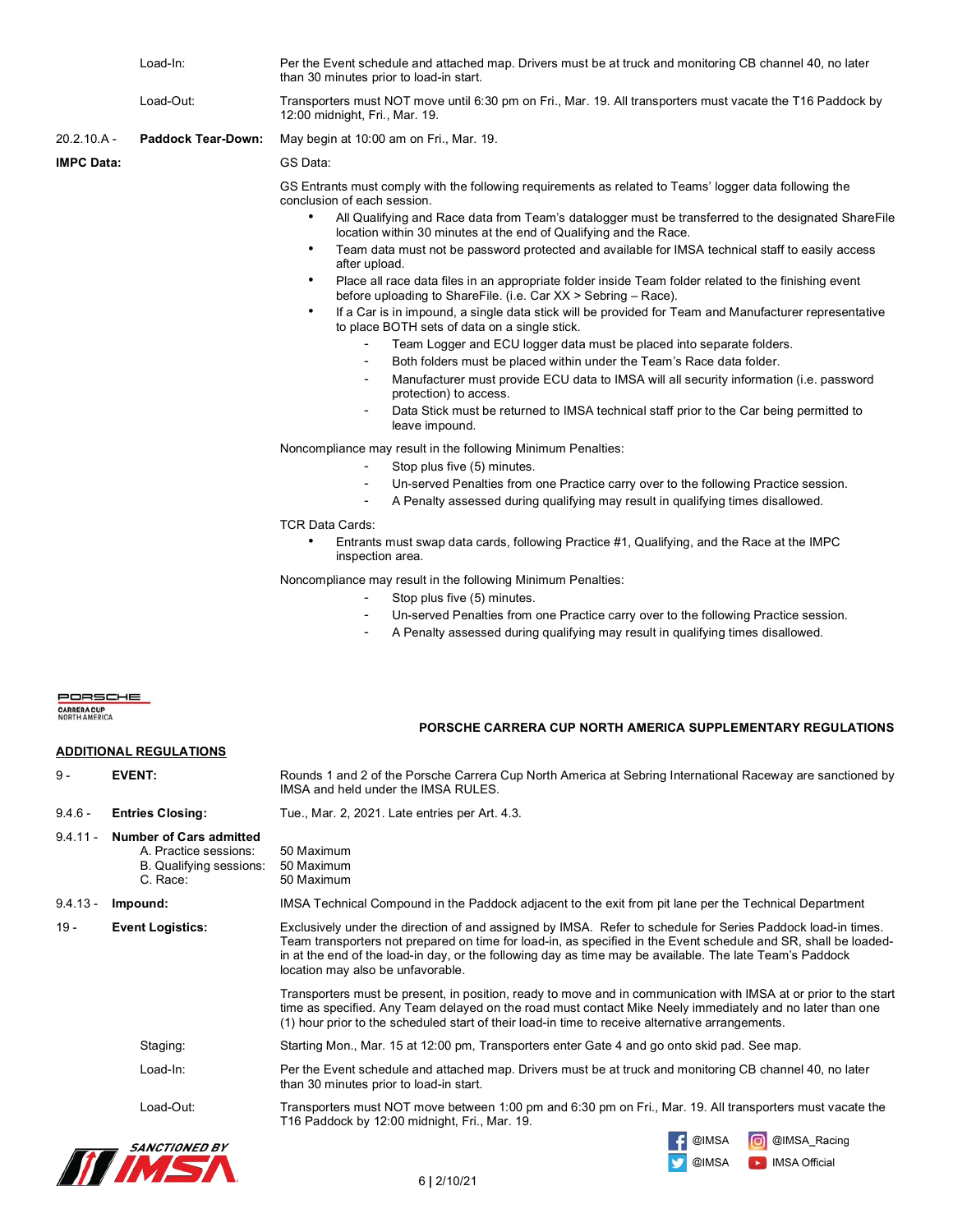

**TORY: BFGoodrich** 

## **MAZDA MX-5 CUP PRESENTED BY B.F. GOODRICH SUPPLEMENTARY REGULATIONS**

## **ADDITIONAL REGULATIONS**

| $9 -$      | <b>EVENT:</b>                                                                                  | Rounds 3 and 4 of the Mazda MX-5 Cup Presented By B.F. Goodrich at Sebring International Raceway are<br>sanctioned by IMSA and held under the IMSA RULES.                                                                                                                                                                                                                        |  |
|------------|------------------------------------------------------------------------------------------------|----------------------------------------------------------------------------------------------------------------------------------------------------------------------------------------------------------------------------------------------------------------------------------------------------------------------------------------------------------------------------------|--|
| $9.4.6 -$  | <b>Entries Closing:</b>                                                                        | Tue., Mar. 2, 2021. Late entries per Art. 4.3.                                                                                                                                                                                                                                                                                                                                   |  |
| $9.4.11 -$ | <b>Number of Cars admitted</b><br>A. Practice sessions:<br>B. Qualifying sessions:<br>C. Race: | 50 Maximum<br>50 Maximum<br>50 Maximum                                                                                                                                                                                                                                                                                                                                           |  |
| $9.4.13 -$ | Impound:                                                                                       | IMSA Challenge / Single-Make Series Trailer in the Paddock per the Technical Department.                                                                                                                                                                                                                                                                                         |  |
| $19 -$     | <b>Event Logistics:</b>                                                                        | Exclusively under the direction of and assigned by IMSA. Refer to schedule for Series Paddock load-in times.<br>Team transporters not prepared on time for load-in, as specified in the Event schedule and SR, shall be loaded-<br>in at the end of the load-in day, or the following day as time may be available. The late Team's Paddock<br>location may also be unfavorable. |  |
|            |                                                                                                | Transporters must be present, in position, ready to move and in communication with IMSA at or prior to the start<br>time as specified. Any Team delayed on the road must contact Mike Neely immediately and no later than one<br>(1) hour prior to the scheduled start of their load-in time to receive alternative arrangements.                                                |  |
|            | Staging:                                                                                       | Starting Mon., Mar. 15 at 12:00 pm, Transporters enter Gate 4 and go onto skid pad. See map.                                                                                                                                                                                                                                                                                     |  |
|            | Load-In:                                                                                       | Per the Event schedule and attached map. Drivers must be at truck and monitoring CB channel 40, no later<br>than 30 minutes prior to load-in start.                                                                                                                                                                                                                              |  |
|            | Load-Out:                                                                                      | Transporters must NOT move until 2:45 pm on Fri., Mar. 19. All transporters must vacate the T16 Paddock by<br>midnight, Fri., Mar. 19.                                                                                                                                                                                                                                           |  |

### **GENERAL - EVENT / TRACK INFORMATION - ALL SERIES**

3.7.2 - **Driver Deadline/Fee:** CoB Tue., Mar. 2. Until CoB Fri., Mar. 12, an expediting fee is charged. No applications (or related documents) processed after CoB Fri., Mar. 12.

4.3.6 - **Event Confirmations:** Event Confirmation Declarations must be submitted via TIMS no later than 4pm Mon., Mar. 8. \$500 is charged for late Declarations or Driver changes made after this deadline until the close of Sporting Checks. Driver changes after close of Sporting Checks per Art. 11.2.1.A.

- 9.4.14.A **Fuel Schedule:** The VP depot is located in the Paddock at the bridge inside Turn 17. VP will deliver fuel to each Team's pit box prior to the Event load-in. To redirect delivery to the Team's garage, please contact VP in advance of the Event.
	- **A. Roster Deadline:** Corporate Member COVID Event Rosters are due by Fri., Mar. 12 by 5:00 pm est.
	- **B. Staggered Entry:** Please also refer to the IMSA Event Operations Protocol document to be distributed. All personnel enter through Gate 4 for screening. (See map). IMSA will assign screening times for each team and industry personnel. Once cleared, personnel must proceed to their designated area (infield, TV compound, tower, etc.). If an individual leaves the controlled area, they must be re-screened to re-enter.
	- **C. Screening Process:** Screening is by detailed schedule TBA.

| Tue., 3/16 | 7:30 am -   | $4:00 \text{ pm}$ |
|------------|-------------|-------------------|
| Wed., 3/17 | $6:00$ am - | $6:00$ pm         |
| Thu., 3/18 | $6:00$ am - | 6:30 pm           |
| Fri., 3/19 | $6:00$ am - | $3:00$ pm         |
| Sat., 3/20 | $6:00$ am - | $4:00$ pm         |

#### **D. IMSA Transporters:** The IMSA Transporters will be accessible. Please enter the doors labeled "in" and "out" appropriately, and follow all Instructions listed outside the transporters. While waiting to enter, please respect social distancing outside of the transporters. Please keep crew member visits to a minimum.

**E. Driver/TM Briefing:** Briefing will be distributed by Mar. 17. For questions regarding the briefing please contact the following as appropriate: Beaux Barfield - IWSC and IMPC Racing Related, bbarfield@imsa.com or 832-260-1032 Randy Buck - Carrera Cup and MX-5 Racing Related, randalbuck@imsa.com or 415-298-7018 Geoff Carter - Sr. Dir. Series Platforms, gcarter@imsa.com or 386-868-6624 Michael Murphy - IMPC Series Manager, mmurphy@imsa.com or 386-872-2857 Jeff Mishtawy - Carrera Cup Series Manager, jmishtawy@imsa.com or 386-235-5756 Paul Walter - Sporting Regulations, **pwalter@imsa.com** or 614-598-6783 David Pees - Timing and Scoring, dpees@imsa.com or 386-308-8866 Mike Neely - Paddock Logistics, mneely@imsa.com or 386-308-8933 Eric Haverson - Technical, ehaverson@imsa.com or 386-562-7214 Michael E. Murphy - Medical, memurphy@imsa.com or 914-760-4341



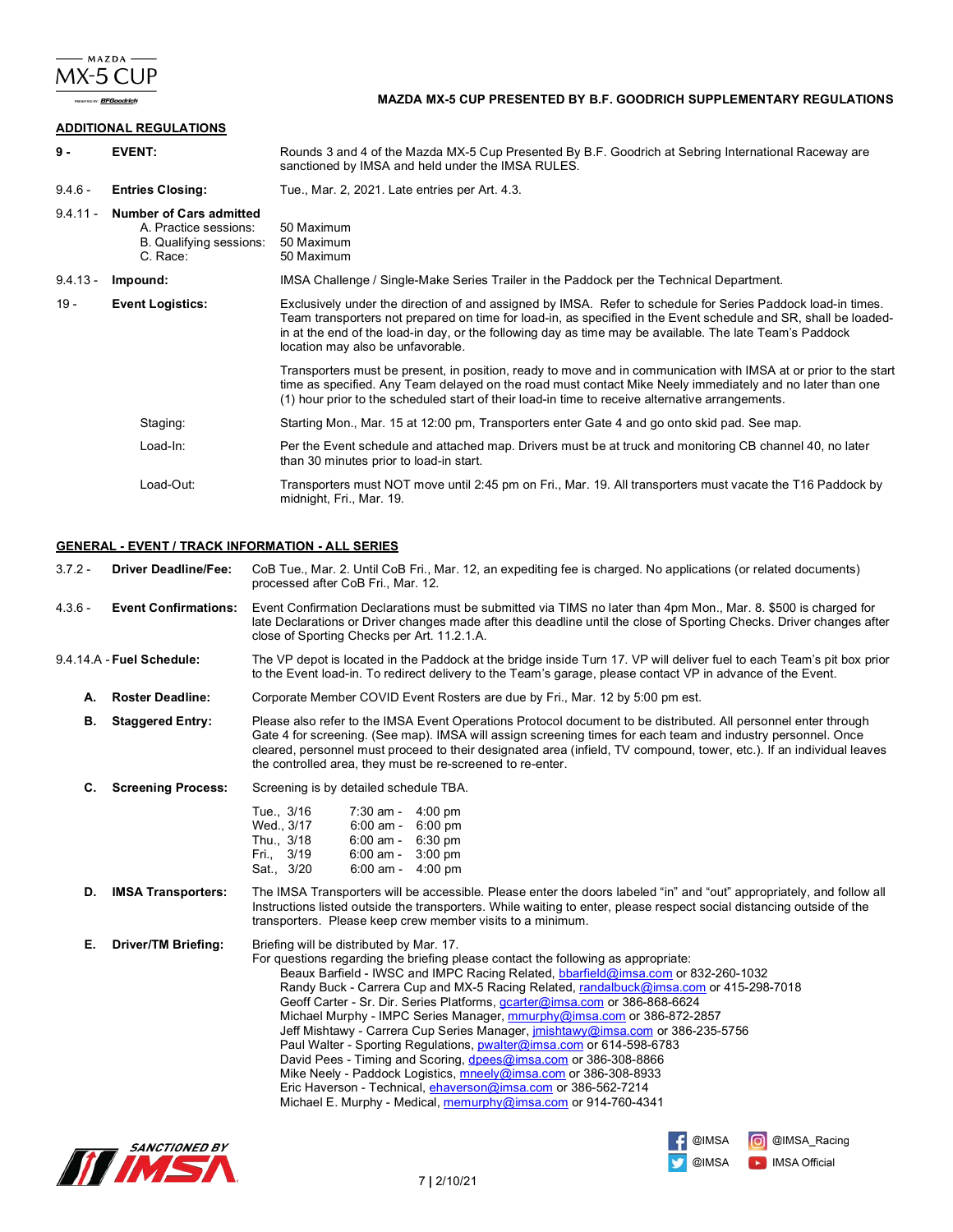## **GENERAL - EVENT / TRACK INFORMATION - ALL SERIES, CONT.**

- **F.** Track Walk: The Track Walk is walk only. Must not embark later than 45 minutes remaining. Please maintain social distancing and proper PPE.
- **G. Pre-Race:** Please refer to the respective series MxM, distributed prior to the Race.
- **H. Post-Race:** Please refer to the respective series MxM, distributed prior to the Race.
- **1. Nitrogen Supply:** Airgas, the exclusive nitrogen supplier, motorsports@airgas.com or 800-367-4273.
- **2. Motorsports Ministries**: Chapel services will not be held at the Event.
- **3. Telephone/Internet:** Rapid Systems, sales@rseng.net or 813-232-4887, Timothy Morrow, ext. 141 and 142.
- **4. Security:** Jimmy Anzueto, janzueto@sebringraceway.com or 863-655-7710 or 863-381-1801.
- **5. Team Food Service:** Scheper Event Group for box meal options. Kaitlin Scheper, kaitlin@schepereventgroup.com 843-812-7021.

AERO Marketing Group for box meal options. Dawn Bell, dawn@aeromkg.com 517-614-0247 or Gill Campbell, gill@aeromkg.com 831-277-7020.

Personnel may go outside the track to pick up food. Re-entering will require re-screening. Teams may designate one (1) individual from the Team's essential personnel roster to prepare single-serve meals only (e.g. no buffets or family-style serving methods) for their essential personnel. The designated individual should adhere to recommended CDC guidelines pertaining to PPE, food and the coronavirus.

Additional information regarding food and the coronavirus can be found at these links:

- https://www.cdc.gov/coronavirus/2019-ncov/daily-life-coping/food-and-COVID-19.html
- https://www.cdc.gov/coronavirus/2019-ncov/community/large-events/considerations-for-events-gatherings.html
- https://www.cdc.gov/coronavirus/2019-ncov/community/organizations/business-employers/bars-restaurants.html
- **6. Catering / Hospitality:** Elizabeth Worley, eworley@sebringraceway.com or 863-655-7722. Ice vendor, B&B Ice Supply, 813-626-1624 or 689-333-4963 Mob.
- **7. Motorhomes:** Space Sue Calderone, scalderone@sebringraceway.com or 863-655-7701. Waste water pumping Mid Florida Portable Toilets, lacey@midfloridaportables.com or 863-655-2940. Generator or RV fuel - Hicks Oil Company, gkramer@hicksoil.net or 863-453-8166.
- **8. Golf Cart Rentals:** National Golf Carts, support@nationalcarts.com or 800-385-1385.
- **9. Equipment Rental:** United Rentals, Inc., Trent Tyler, trtyler@ur.com or 863-661-0428.
- **10. Truck Washing:** Art's Mobile Car Wash, artlaura@embarqmail.com or 863-381-1048 or 863-381-1049. On skid pad per 19 Logistics above. Washing in Paddock prohibited.
- **11. Pit Vehicles:** Pit vehicles must be operated by a licensed driver 16 years or more in age. Motorcycles, drones, bicycles, skateboards, rollerblades, scooters and other non-motorized transportation prohibited on Sebring International Raceway property. 10 MPH speed limit for all vehicles in Paddock and pit areas.
	- Golf Cart/ATV stickers are required and may be picked up at IMSA Registration.
	- Team golf carts are permitted only to/from Registration and shipping/receiving.
	- Team golf carts are prohibited in general admission areas including the Midway. STRICTLY ENFORCED.
	- Deliveries of golf carts not approved by Sebring International Raceway PROHIBITED.

IWSC Teams are permitted four (4) and IMPC, Carrera Cup and MX-5 Teams permitted two (2), 3-or-more wheeled support vehicles (such as golf carts) in the Paddock. Access stickers are issued by IMSA and available from the administrator in the respective Series tech trailer. Only one (1) pit vehicle per entered Car is permitted in the pit lane.

- **12. False Grid:** IWSC: Turn 17 Driver's Right apron/skid pad. IMPC, Carrera Cup and MX-5: Turn 16 Driver's Right apron/skid pad. Please respect the one-way traffic loops for all other activity per the map below to minimize interaction with Suite guests, etc.
- **13. Pit Lane Equipment: IWSC Teams have pit assignments in the T17 pit lane. IMPC, Carrera Cup and MX-5 Teams have pit assignments in the T16 pit lane.** Hard panels inside the tent and/or flooring are prohibited. The following procedures must be adhered to on pit lane and within the pit lane area:
	- The paved area behind the pit boxes back to the pit tower structure must remain a clear fire lane at all times. Heaters of any type prohibited.
	- The fire marshal requires a doorway in the rear tent wall of a minimum four (4) feet wide that must remain open at all times. This doorway shall meet the requirements for this Event per Article 3.16.5.A of the IMSA IWSC Sporting Regulations.
- **14. Credential Restrictions:** If a competitor (individual Member) supports more than one (1) Team (entered Car #) in one or more IMSA Series, the competitor must be listed as essential personnel on each Team's COVID Roster in every series. IWSC Teams are restricted to 30 credentialed personnel per the Roster submitted to Registration. IMPC Teams (entered Car #) are restricted to 18 credentialed personnel per the roster submitted to Registration. Carrera Cup and MX-5 Teams (entered Car #) are restricted to 10 credentialed personnel per the roster submitted to Registration. Please refer to the IMSA Event Operations Protocol document.
- **15. Spotter Information:** Spotter stands available to rent from Sebring International Raceway only, Turn 1, Driver's Left. Safety harnesses required (not provided). Maximum of three (3) persons per stand. Arrangements and access exclusively through SIR, Sue Calderone, scalderone@sebringraceway.com or 863-655-7701. No access to infield or Paddock.



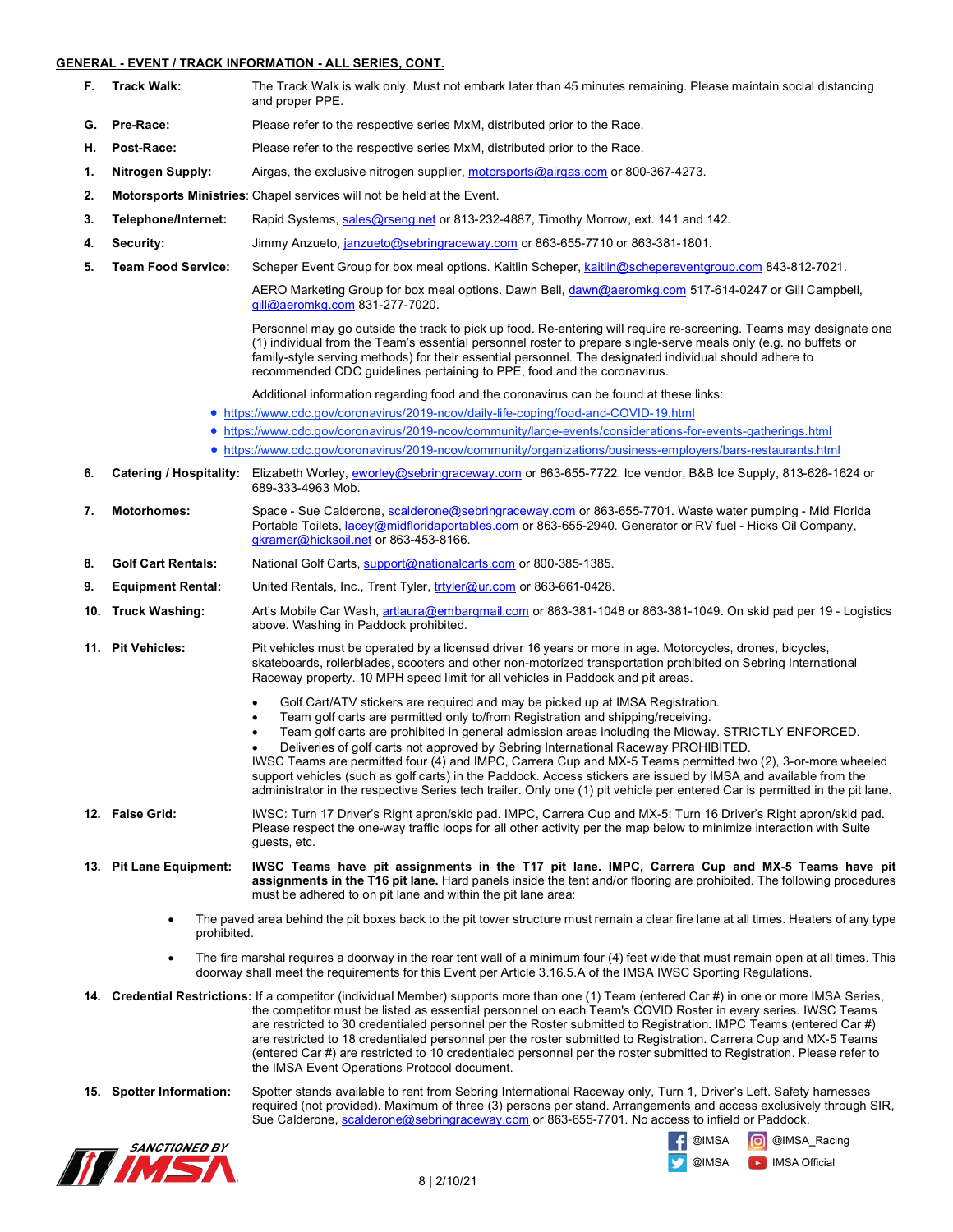### **GENERAL - EVENT / TRACK INFORMATION - ALL SERIES, CONT.**

- **16. Facility Restrictions:** Off road vehicles including ATVs, ATCs, personal golf carts or bicycles prohibited. Dumping or hoses into any storm drains prohibited. Unauthorized hookup to electrical or water prohibited. Antenna masts fastened to track property prohibited. Trash bin pickup times are 10:00 am, 4:00 pm and 8:00 pm daily. Place bins at yellow line please. Fuel storage under pit lane permanent structure is prohibited.
- **17. Parking Procedure:** TBD.
- **18. On-Site Sewing:** A sewing service is located under the pit lane structure facing the Paddock toward pit-in to assist Teams with sewing requirements Wed., Mar. 17 through Sat., Mar. 20. Hours of operation are 9:00 am - 4:00 pm.
- 19. **Team Vendors:** Prohibited.
- **20. Additional Information:** Additional maps, forms and information specific to this Event at imsacompetitors.com.
- **21. Track Shipping:** Packages shipped to Sebring International Raceway may be picked up at the SIR Maintenance Building outside the Paddock toward Competitor Entrance, Gate 3, 863-655-2297. Package pick-up location via back road, Gate 4, 7:00 am - 8:00 pm daily. Packages must be addressed as follows:

**Team or Company Name / Contact Name & Cell Phone Number / Series** Sebring International Raceway 113 Midway Drive Sebring, FL 33870

## **MEDICAL INFORMATION**

| <b>FACILITY MEDICAL CENTER:</b> | Located in infield building near pit-out and the walk-over bridge. For after-hours medical, dial 911.                |                                                                                                                           |
|---------------------------------|----------------------------------------------------------------------------------------------------------------------|---------------------------------------------------------------------------------------------------------------------------|
| <b>HOSPITAL INFORMATION:</b>    | Trauma Center:<br>Tampa General Hospital, 1 Tampa General Circle, Tampa, FL<br>Main: 813-844-7000                    |                                                                                                                           |
|                                 | Minor Hospitals:                                                                                                     | AdventHealth Sebring 4200 Sun N Lake Blvd, Sebring, FL<br>Main: 863-314-4466 Emergency Dept.: 863-402-3372                |
|                                 |                                                                                                                      | Highlands Regional Medical Center 3600 South Highlands Ave, Sebring, FL<br>Main: 863-385-6101                             |
| <b>PHARMACY INFORMATION:</b>    | Gilbert Drugs, 2190 Lakeview Drive, Sebring, FL<br>Main: 863-385-0741, M-F 8:30 am - 5:30 pm, Sat, 9:00 am - 1:00 pm |                                                                                                                           |
|                                 |                                                                                                                      | CVS Pharmacy, 2728 US Highway 27 S, Sebring, FL<br>Main: 863-385-2525, M-F 9:00 am - 9:00 pm, Sat./Sun. 9:00 am - 6:00 pm |



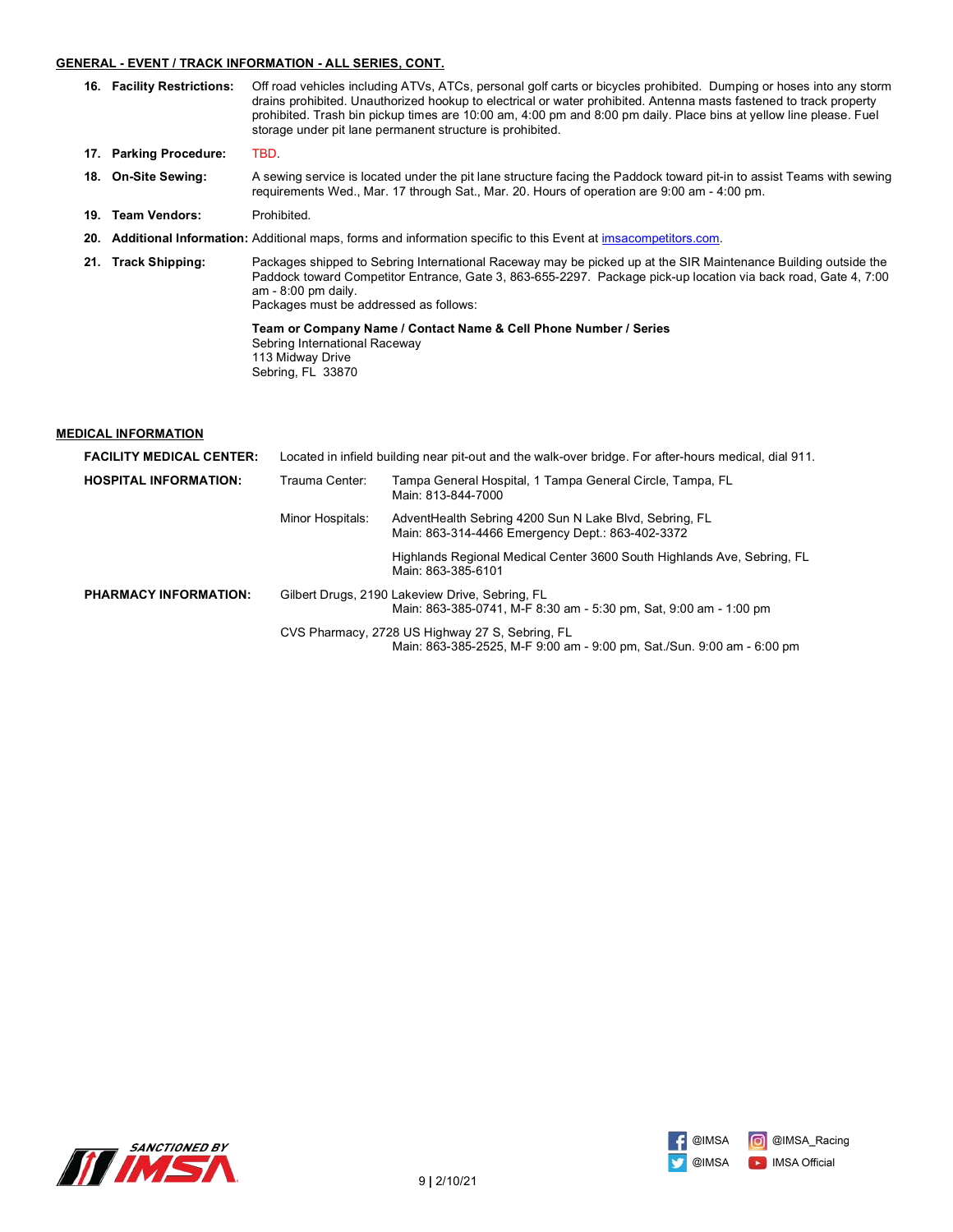**Michelin Tire Mounting Schedule**





#### **Michelin Motorsport Communication**

#### **GENERAL COVID 19 RESPONSE/SOCIAL DISTANCING PROTOCOL – MICHELIN Tire Workshop**

These are in addition to specific track requirements:

- Masks and gloves worn at all times when handling tires, wheels and equipment in the Michelin Tire Workshop.
- Observation of the six (6) feet social distancing recommendation when applicable
- Shaking hands when greeting is prohibited, air fives, please.
- Fans and non-essential personnel are not permitted in the Michelin Tire Workshop and teams are encouraged to bring essential personnel only for tire/wheel assembly drop off and pickup.
- Frequently touched surfaces in the footprint will be disinfected on a regular basis.

### **Mounting Schedule**

#### **Tire Workshop Workflow**

- Clear Drop Off and Pick Up Zones will be identified. (see map Drop Off Zone identified with Red star, Pickup Zone identified with Green star)
- Directional signage to identify zone locations will be placed prominently on site.

o **6'+ area clearance for both areas**

#### **Drop Off Zone**

- Clear informational signage that gives instruction for tire/wheel assembly delivery/drop off will be posted.
- Teams are asked to bring tires already marked to the tire workshop for service
- Hand sanitation station will be available at the Drop Off Zone with social distancing recommendation observed
- Clearly placed markings will be established and placed on ground to keep social distancing parameters in adherence. Team Tire Specialists will drop off their tire/wheel assembly sets in pre-gridded socially accepted marked areas (6'+ area for each grid). Michelin/Jackson Motorsports team will collect tires from drop off grid.
- Gloves and masks must be worn by all Team Tire Specialists dropping off tire/wheel assemblies.
- PPE must be provided by individual teams

#### **Pickup Zone**

- Clear informational signage that gives instruction for tire/wheel assembly pickup/collection will be posted.
- Clearly placed markings will be established and placed on ground to keep social distancing parameters in adherence. Team Tire Specialists will pick up their tire/wheel assemblies in pre-gridded socially accepted marked areas (6'+ area for each grid). Michelin/Jackson Motorsports team will place tires in independent marked girds for pickup.
- Gloves and masks must be worn by all Team Tire Specialists picking up tire/wheel assemblies.
- PPE must be provided by individual teams

#### **Other**

- Strict adherence to stated policies is intended to limit cross contamination and minimize direct contact/personal interaction between Team Tire Specialists and Michelin/Jackson Motorsports personnel at each zone will be followed.
- Call or text for pre-event and on-site communication
	- o Teams must provide a contact name and number for Tire/Wheel Assembly pickup and communication prior to the event.<br>Send info to: Evan.Weintraub@jacksonmg.com and 843.271.1330(m) Send info to: Evan.Weintraub@jacksonmg.com and 843.271.1330(m)
		-

#### **Michelin Series Trailer Protocol**

- No competitor personnel will be permitted inside any of the Michelin series trailers.
- A sanitizing station will be set up near the 10x10 Michelin designated meeting zones for technical assistance

#### **RFID TIRE SCANNING**

• If a team requests RFID tires to be scanned, all tires must be organized with barcodes facing up, ready for scanning outside of your tent area.